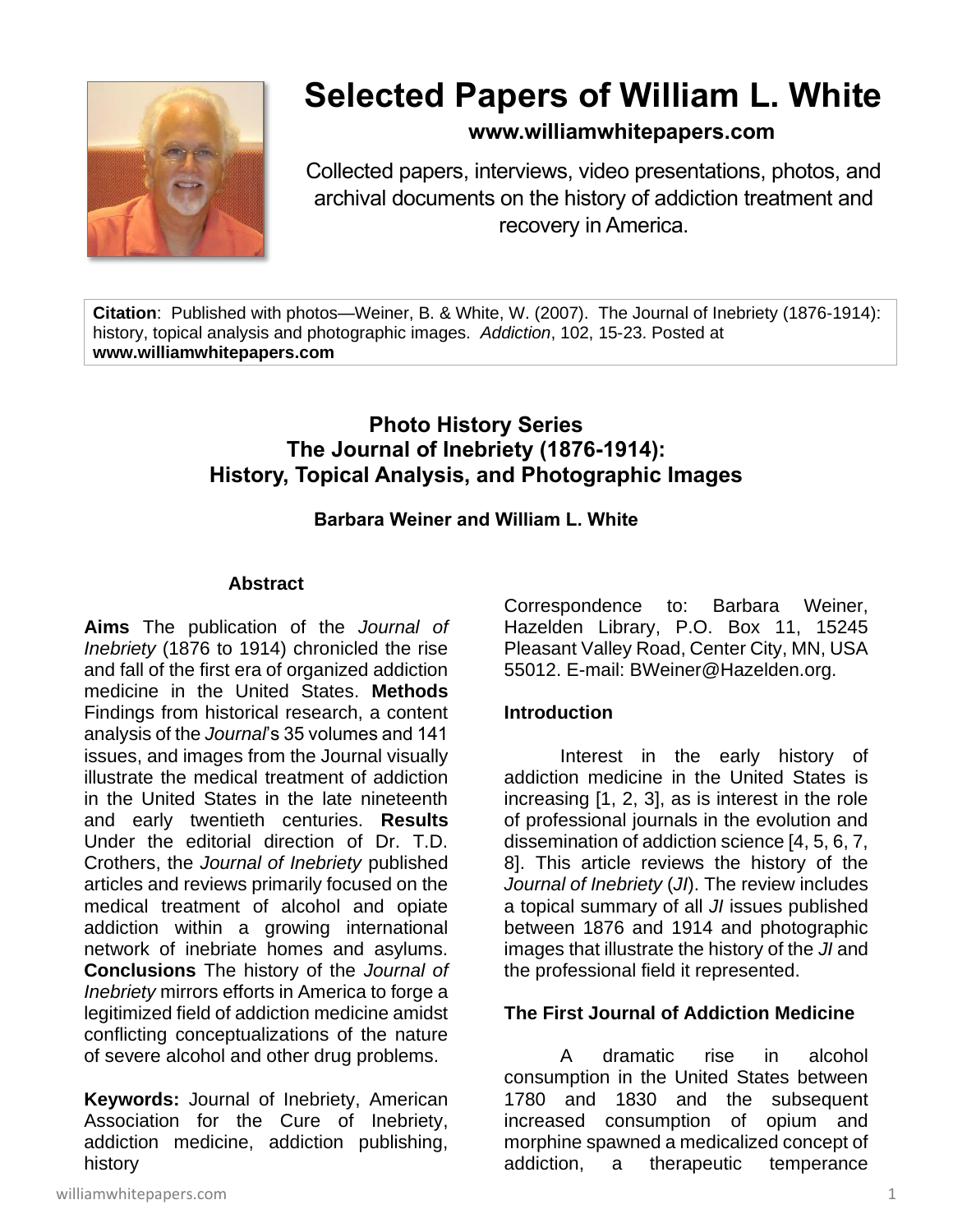movement, and the spread of inebriate homes, inebriate asylums, and private addiction cure institutes across the American landscape [9, 1]. The first of these new specialty institutions that opened in the 1850s and 1860s varied considerably in their treatment philosophies and methods. Under the leadership of Dr. Joseph Parrish and Dr. Willard Parker, fourteen physicians, trustees, and lay leaders representing six inebriate homes and asylums met at the New York City YMCA on November 29, 1870 to found the American Association for the Cure of Inebriety (AACI). In 1888, the Association's name was changed to the American Association for the Study and Cure of Inebriety. The *Quarterly Journal of Inebriety* (*JI*) became the official communication organ of the AACI. The *Journal*'s name was changed in 1907 to the *Journal of Inebriety* (Volume 29).

The first issue of the *JI* was published in December 1876 at a subscription price of \$3 per year, with single issues selling for \$1 (Plate One). The last issue of the *JI* was published in March/April, 1914, at a price of \$2 per year or \$.50 for a single copy. Over the course of its history, 35 volumes and 141 issues of the *JI* were published, containing 801 major articles and 4,694 minor articles. A few newsletters emanating from particular treatment institutions preceded or were published concurrently with the *JI*, such as *The Washingtonian,* the newsletter of the Chicago Washingtonian Home, and *The Banner of Gold* and *Golden News,*  newsletters of the Keeley Institutes. Two such publications—Dr. Robert Parrish's *The Probe* (Pennsylvania Sanitarium for Inebriates) (Plate Two), and Dr. H. H. Kane's *Journal of Stimulants and Narcotics* (De Quincey Home)—aspired to compete with the *JI* as the leading addiction medicine journal, but the *JI* survived as the primary publication focused on addiction treatment throughout the years it was published [7].

The success of the *JI* can be attributed in great measure to the editorial leadership of Dr. Thomas Davidson Crothers (Plate Three). Crothers, who served as the editor of the *JI* through its entire history, was a leading figure in nineteenth century addiction medicine. Born in 1842 in West Charlton, NY, he graduated from Albany medical school in 1865 and worked in private medical practice before accepting the position of assistant physician at the New York State Inebriate Asylum in 1875. The New York Inebriate Asylum had the distinction of being the world's first medically-oriented addiction treatment institution. Crothers was appointed secretary of the AACI and Editor of the *JI* in 1876 and held these positions throughout the AACI's history. In 1878, he assumed the position of superintendent of Walnut Hill Asylum (renamed Walnut Lodge Hospital in 1880) in Hartford, CT (Plate Four) and used that position as a platform to advocate the medical treatment of addiction until his death in 1918 [10, 11].

The *JI*'s first (December, 1876) issue of 5,000 copies was printed and distributed from Hartford, Connecticut. The *JI*'s central proposition that inebriety was a disease was immediately greeted by what AACI leaders later characterized as "violent opposition", "adverse criticisms and bitter condemnation", and "hysterical denunciations". Most of these reactions were from religious leaders who viewed the journal as excusing crime and dignifying vice [12, 13, 14, 15]. Adding to animosity toward the journal was Crothers' rejection of papers submitted for publication in the *JI* by clergy and temperance advocates on the grounds that the papers lacked scientific merit. To the chagrin of those on both sides of the temperance question, Crothers was adamant: The *JI* was about science, not temperance dogma [13]. Similar reactions were elicited from papers submitted by the heads of treatment institutions that were in Crothers' view nothing more than "concealed advertisements" [15, p. 145].

The rising strength of the American Temperance Movement fueled debate over the use of alcohol in medicine and led to the founding in 1891 of the American Medical Temperance Association (AMTA), an association organized by Dr. Nathan Davis that advocated the legal prohibition of alcohol and a ban on the use of alcohol in medicine. AMTA published a competing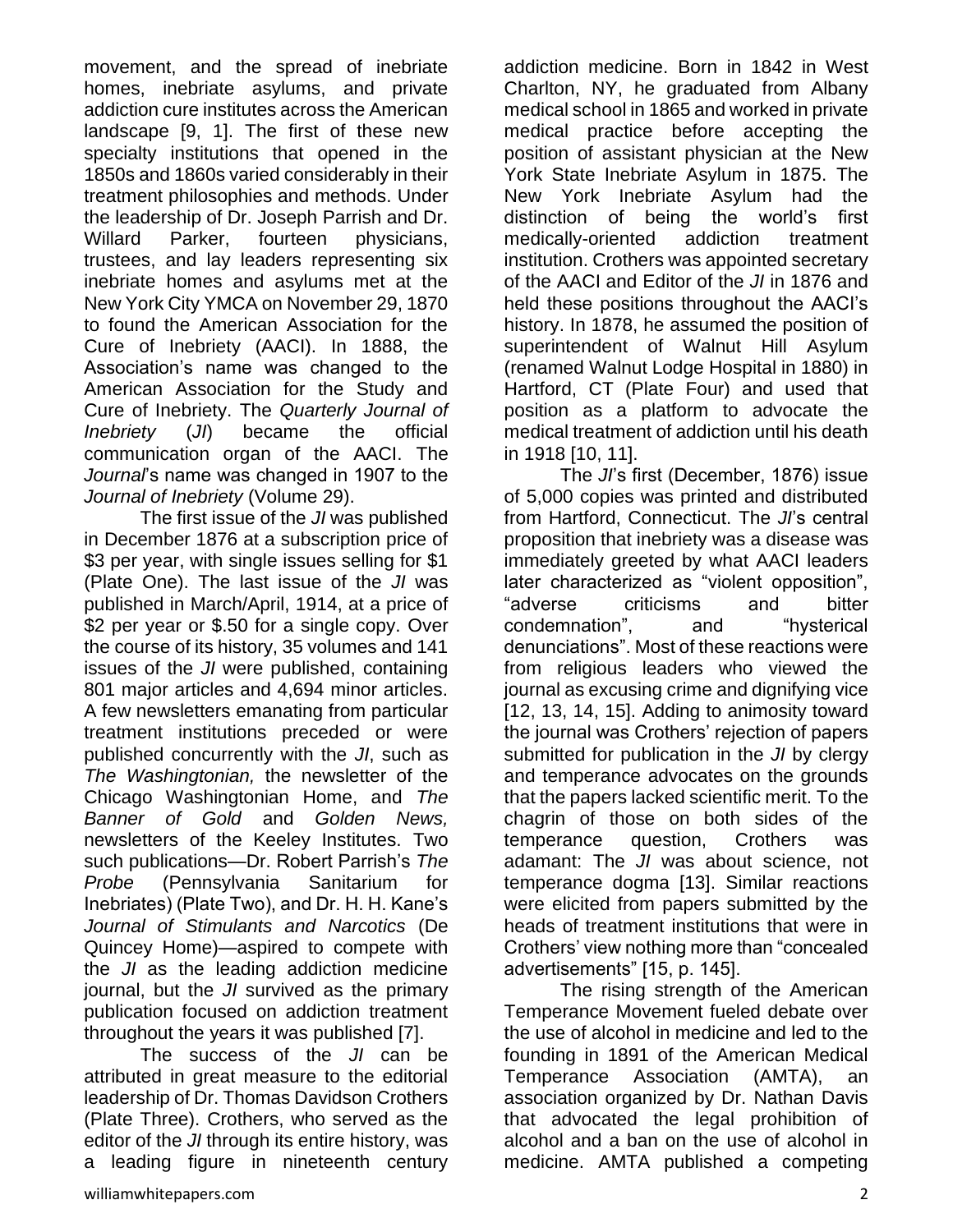journal, the *Bulletin of the American Temperance Association*. Crothers provided the connecting link between the AACI and this new association, serving as secretary of both groups.

As AACI membership peaked at 500 members [16], Crothers predicted a future "radiant with promises of greater progress" in the acceptance of the medical treatment of inebriety [14, pp 93-94], but forces were coalescing to threaten that vision. In the first two decades of the twentieth century, America's response to alcohol problems shifted from a focus on the vulnerability of the individual (alcoholism) to the universal perniciousness of the product (alcohol)—a shift reflected in the final drive for national prohibition of alcohol. The founding of the Scientific Temperance Federation in 1906 and its publication of the *Scientific Temperance Journal* (Plate Five) to compete with the AACI and the *JI* reflected that shift [7].

In 1904, the AACI and AMTA merged under the name, the American Medical Society for the Study of Alcohol and Other Narcotics (AMSSAON). Three years later, the *Journal of Inebriety* and the *Archives of Physiological Therapy* merged under the former's title [16]. The AACI struggled to sustain itself as the field it represented collapsed in the policy shift toward the legal prohibition of alcohol and the legal regulation of opiates and cocaine. Cultural pessimism about addiction treatment and the prospects for long-term addiction recovery grew amidst glowing optimism about the prospects of prohibition. In that cultural environment, treatment institutions seemed to be an anachronism [17].

In 1907, publication of the *JI* was transferred to the Gorham Press in Boston and was transferred again in 1913 to the Therapeutic Publishing Company of Boston, at which time it was announced that the *JI* would move from quarterly to bi-monthly issues. The March/April 1914 issue of the *JI* announced that the *Journal of Inebriety* "passes into the hands" of The Journal of Inebriety Publishing Company headed by T. D. Crothers, but no other issue of the *Journal of Inebriety* was ever published. AMSSAON

williamwhitepapers.com 3

collapsed sometime in the 1920s, and only a handful of nineteenth century treatment institutions survived the 1920s. A small number of private addiction treatment institutions rose amidst the collapse of the old, but several decades passed before Americans witnessed a renewed field of addiction medicine and new specialty journals that carried forward the legacy of the *Journal of Inebriety*.

#### **International Connections**

Over the course of its existence, the AACI's *JI* was quite international in its orientation. AACI leaders were very cognizant of the birth of inebriate asylums in Europe and the founding of counterparts to the AACI in England, France, Germany, Switzerland, Belgium, and Italy. Leaders of the association regularly participated in meetings of the International Congress of Inebriety; the *JI* published articles written by authors outside the United States, and *JI* articles were frequently translated into German, French, and Italian [13]. The *JI* reported on trends, laws, and treatment methods in other countries. Our analysis of major and minor articles published in the *JI* between 1876 and 1914 reveals a total of 427 articles originating from or focusing on events outside the United States, with most of these articles coming from England (153), France (64), Germany (37), Canada (17), Austria (12), China (10), Prussia (10), Russia (9), and Scotland (9). Of the 801 major articles published over the course of the *JI*'s history, 101 were authored by individuals outside the United States with the majority of these coming from England (48), France (11), Canada (8), Scotland (7), Belgium (5), Germany (5), and Austria (4). The English inebriety pioneer Dr. Norman Kerr (Plate Six) exerted a particularly important influence on Crothers and the American inebriety treatment movement. There was no direct counterpart in the nineteenth century to today's International Society of Addiction Journal Editors, but there was considerable international contact between the inebriety leaders in America and Europe.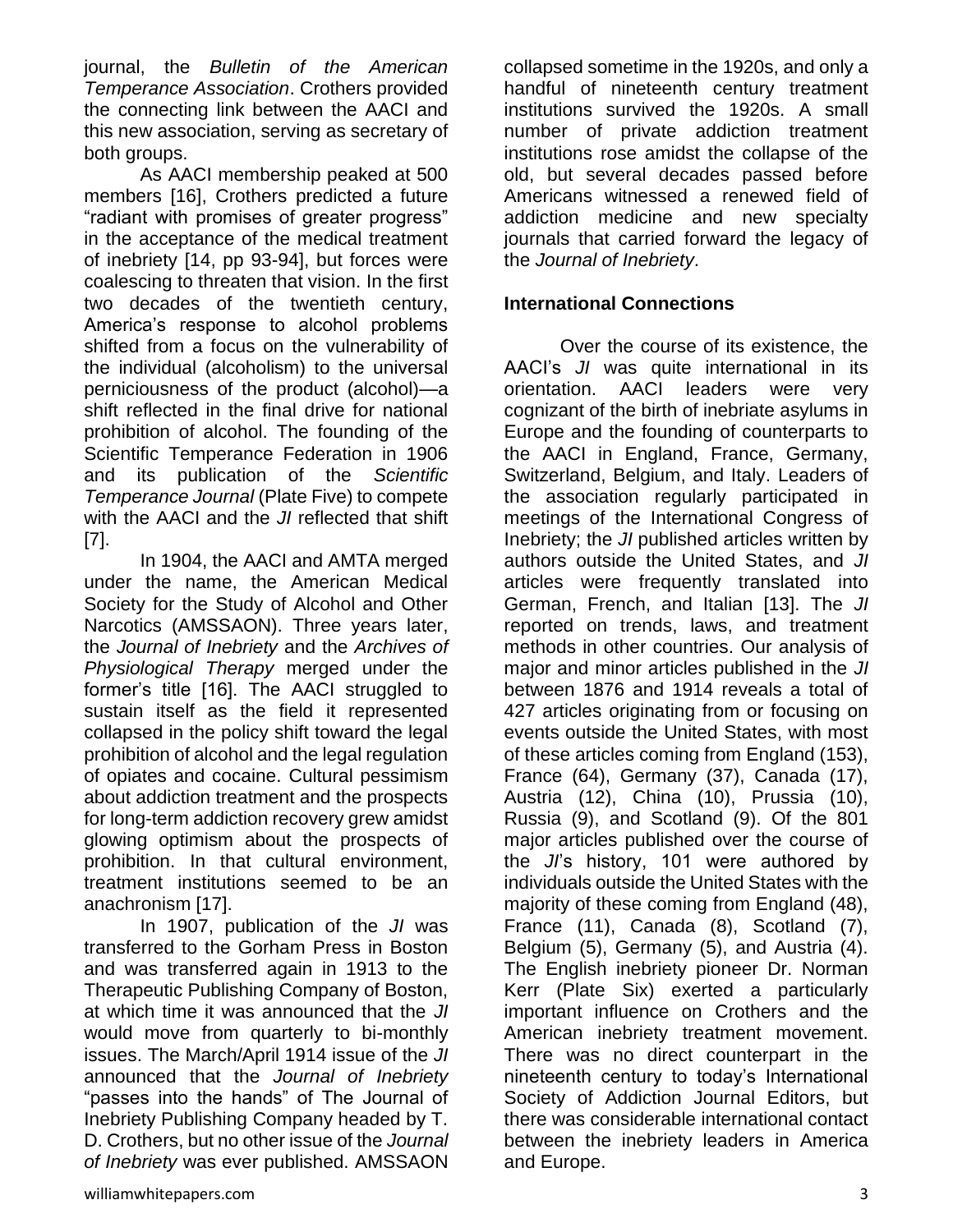## **Authorship Analysis**

Over the course of its history, the *JI* published articles authored by 230 individuals. Nine individuals published ten or more articles in the *JI*: Drs. T. D. Crothers (71), Lewis Mason (26), Norman Kerr (22), T. L. Wright (21), N. S. Davis (12), Winfield S. Hall (12), Albert Day (11), Edward Mann (11), and Joseph Parrish (11). Physicians authored more than 90% of the articles published in the *JI*. Professors, lawyers, and members of the clergy were most visible among those authors who were not physicians. Of American authors who published major articles in the *JI*, most were drawn from the Northeast (particularly New York, Massachusetts, and Pennsylvania) and the Midwest (particularly Illinois and Ohio). Women authored only seven major articles in the history of the *JI*. Drs. Louise Robinovitch (Paris, France), Lucy Hall (Sherburne, Massachusetts), and Agnes Sparks (Brooklyn, New York) penned articles that called attention to the special needs of addicted women. In light of the fact that single authorship of scientific articles in the addictions field has become rare [18], it is interesting to note that only three major articles and one review were co-authored in the entire history of the *JI*.

#### **Content Analysis**

The early format for the *JI* remained constant through most of its history. Each issue consisted of major papers, proceedings of the AACI (papers and reports appearing in the issue following each meeting), abstracts and reviews, editorials, clinical notes and comments, and advertising. Evaluation of the topical content of the *JI* first required assembling originals or photocopies of all volumes and issues of the *JI* from various addiction studies archives and libraries. It took four years of searching to fill in missing issues and pages from such resources as the National Library of Medicine, Connecticut State Library, Center for Research Libraries, UMass Medical Center Library, College of Physicians of Philadelphia, and the New York Academy of Medicine. In a world where so much information is digitized and electronically stored, easily accessible, and fully searchable, it is noteworthy that the social, scientific, and historical information in the *JI* is not indexed in any electronic database. Once all issues of the *JI* had been collected, a content analysis was conducted using the following steps.

- 1) A topical list was independently prepared by each author based on sample issues from three different decades of the *JI*.
- 2) The topical categories and subcategories were merged into a single list and then sample issues were reviewed together to identify missing topics and to establish norms for topical placement.
- 3) The lead author conducted the topical analysis of all articles appearing in the *JI* using the revised list and the established placement norms.
- 4) Placement was based on the article title and, where necessary, a review of the article content.
- 5) When completed, the number of entries within each category and subcategory were tabulated and charted.

Highlights of that topical analysis are presented below.

Major Topics: Between 1876 and 1914, there were 14 broad topical areas that generated 25 or more main articles in the *JI* (Table 1). Occasional *JI* topics sound tantalizingly familiar to contemporary issues: teachers not allowed to smoke on school grounds during school hours (1902); reports on the need for institutional aftercare (1902); and calls to teach about alcohol and addiction in medical school curricula (1907).

Patterns of Use/Addiction: The *JI* was quite eclectic in its interest in intoxicants, noting more than 38 intoxicating agents in its major and minor articles. Alcohol, opiates, and tobacco dominated the subject matter of the *JI*, accounting for 88% of the major and minor articles that focused on a particular intoxicating agent. The rank ordering of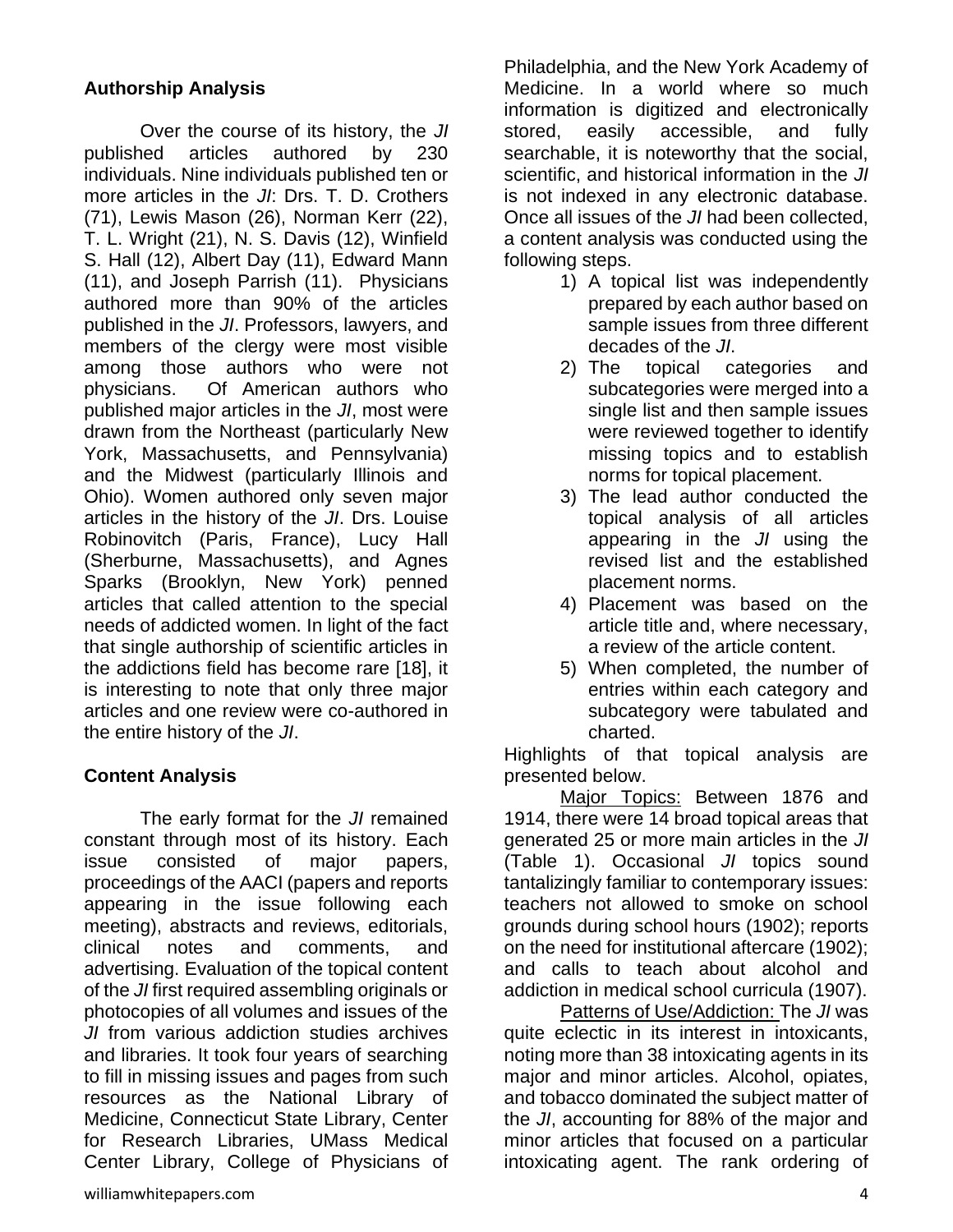these substances was alcohol (57%), opiates (21%), tobacco (9%), coca and cocaine (5%), caffeine (coffee and tea) (4%), and, each with less than 1%: tonic stimulants (e.g., arsenic and strychnine), chloral, hashish (cannabis), and chloroform. Although intoxicants other than alcohol find press throughout all the years of the *JI*'s existence, only years 1908-1914 have this subtitle printed on its title page: "First and only journal devoted to spirit and drug neurosis".

Concern with Health Complications: A total of 750 major and minor articles in the *JI* addressed medical complications associated with inebriety. Of all articles dealing with medical complications, 174 provided a broad discussion of the physical complications of inebriety while the remaining articles focused on particular ailments. Those complications that drew 20 or more specific articles focused on the brain and nervous system (other than epilepsy) (74), the respiratory system (particularly concerns related to tuberculosis) (46), delirium tremens (42), visual impairment and blindness (41), heart (27), epilepsy (27), digestive system (23), and sexual dysfunction (20).

Medications: The *JI*'s preoccupation with medications marked both the ongoing search for medicinal specifics that could cure addiction and the search for medicinal solutions to particular treatment dilemmas, e.g., the management of withdrawal, the suppression of craving, and the treatment of collateral medical problems. The *JI* exposed the ineffectiveness of a wide variety of alleged cures, including sodium calcium, wine of antimony, snake root, cinchoma, and the secret ingredients of the various "gold cures". Of the 625 articles that specifically focused on drug-based treatments, 101 articles provided a broad discussion of medicinal treatments while the remaining focused on the effectiveness or ineffectiveness of particular substances: phosphates (100), opiates (39), anti-ethylic serum (30), bromides (29), Celerina (21), coca/cocaine (15), Bovinine (14), Beef Tonic (13), and strychnine (12).

**Other Treatment Techniques: A total** of 185 articles in the *JI* addressed nonpharmacological techniques used in the treatment of inebriety. Those methods garnering focused articles included hypnotism (suggestion) (40), hydrotherapy (34), electrical stimulation (33), hygiene (20), muscle vibration (13), light therapy (8), psychotherapy (5), and hot air baths (5).

Treatment of Women: Over the span of its existence, 54 articles appeared in the *JI* on the special needs of and treatment approaches for female inebriates. This special focus reflected the growth of specialized treatment institutions in the United States for the treatment of addicted women between 1860 and 1900.

# **Core Ideas and Language**

When the AACI first met on November 29, 1870, its founders established a set of founding principles that guided the AACI and formed the ideological foundation of the *JI* throughout its existence. These propositions declared that *1) Intemperance is a disease. 2) It is curable in the same sense that other diseases are. 3) Its primary cause is a constitutional susceptibility to the alcoholic impression. 4) This constitutional tendency may be either inherited or acquired*  [12, p. 192]. The founding principles further posited that all past remedies for intemperance (e.g., fines and jail) had failed and called for the establishment of temporary homes for inebriates in every large city and the establishment of inebriate asylums in every state. Although the disease nature of inebriety was debated early in the history of the AACI, the association and its *JI* maintained fidelity to these propositions throughout their existence.

The *JI* also reflects the early competition for terms to characterize excessive alcohol and drug use, terms such as habitual drunkenness, inebriety, ebriosity, dipsomania, narcomania, oinomania, alcoholism, and addiction [19]. In an attempt to identify the rising popularity of the latter two terms, we tracked their appearance in the titles of articles appearing in the *JI*. The term *alcoholism* first appeared in *JI* titles in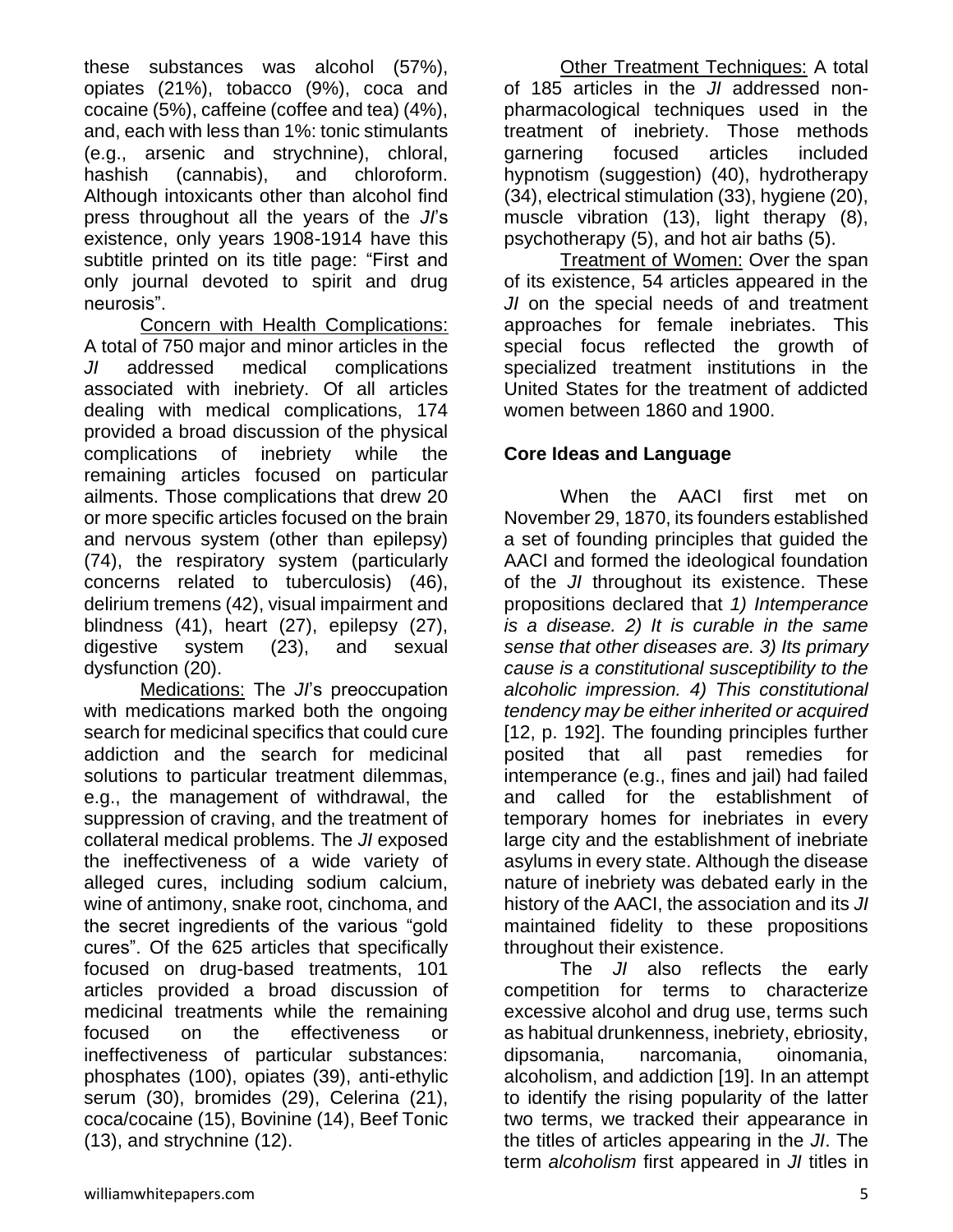1877-1878, peaked in 1903 (with a total of 18 appearances in the titles of major and minor articles), and declined in frequency of appearance between 1903 and 1914. The term did not gain cultural or professional prominence in America until the midtwentieth century. The term *addiction* in the *JI* referred primarily to dependence upon drugs other than alcohol. It first appeared in 1890 in reference to chocolate, but appeared less frequently in titles than did the term *alcoholism*. *Inebriety* continued as the professional term of choice throughout the *JI*'s history to communicate dependence on a broad spectrum of psychoactive drugs.

#### **Advertising Analysis**

The *JI* did not represent all treatment institutions nor would it allow all such institutions to advertise in its pages. Crothers used the pulpit of his *JI* editorial role and books to attack the private addiction cure institutes that promised medicinal specifics as a cure for inebriety and pushed through a *JI* advertising policy that specifically banned advertisements by the "Gold Cure Institutes" [15]. Two types of institutions did advertise extensively in the *JI*. The first claimed to offer specialized treatment for inebriety and constituted a mix of inebriate homes and asylums (Plates Seven & Eight), while the second might be aptly described as sanatoria or convalescent centers (Plates Nine & Ten). Between 1876 and 1914, advertisements appeared for a total of 78 different institutions that offered specialty treatment for addiction or convalescent care. Twenty of these institutions advertised in five or fewer issues of the *Journal of Inebriety*, while advertisements for the following institutions appeared 40 or more times over the history of the *JI*: Inebriate's Home (New York City), the Washingtonian Home (Boston, MA), Walnut Lodge Hospital (Hartford, CT), Brooklyn Heights Sanitarium (Brooklyn, NY), the Homewood Retreat (Guelph, Ontario), and the Highlands (Minchendon, MA).

In addition to advertisements for treatment institutions, the *JI* carried advertisements for medical schools,

#### **Conclusions**

The *Journal of Inebriety* served as the primary instrument of communication between those involved in the treatment of addiction in the late nineteenth and early twentieth centuries. The rise and fall of the *JI* mirrors the fate of the larger professional arena that it served and its pages tell us much about the early history of addiction and its treatment in America. Twenty-first century readers of the *JI* will be struck by such oddities as the recommendation for bee stings or syphilis as treatments for inebriety, but readers of the *JI* will also be amazed at the parallels to contemporary interests and debates within the addiction field. We would encourage those writing scientific articles today to use the *JI* as an invaluable resource for setting contemporary issues in historical context.

**Acknowledgment**: Thanks are extended to Penny Page (Librarian, Rutgers) and Rebecca Rowe (Library Assistant, Hazelden) for their assistance.

#### **Reference**

1. White, W. L. *Slaying the Dragon: The History of Addiction Treatment and Recovery in America*. Bloomington, IL: Chestnut Health Systems; 1998.

2. Crowley, J. W., & White, W. L. *Drunkard's Refuge: The Lessons of the* 

- *New York State Inebriate Asylum*. Amherst: University of Massachusetts Press; 2004.
- 3. Tracy, S. W. *Alcoholism in America: From Reconstruction to Prohibition*. Baltimore: John's Hopkins University Press; 2005.
- 4. Edwards, G. Addiction journals: Amazing happenings, landmark meeting, historic consensus, evolving process. *Addiction*  1997; *92*: 1613-1616.